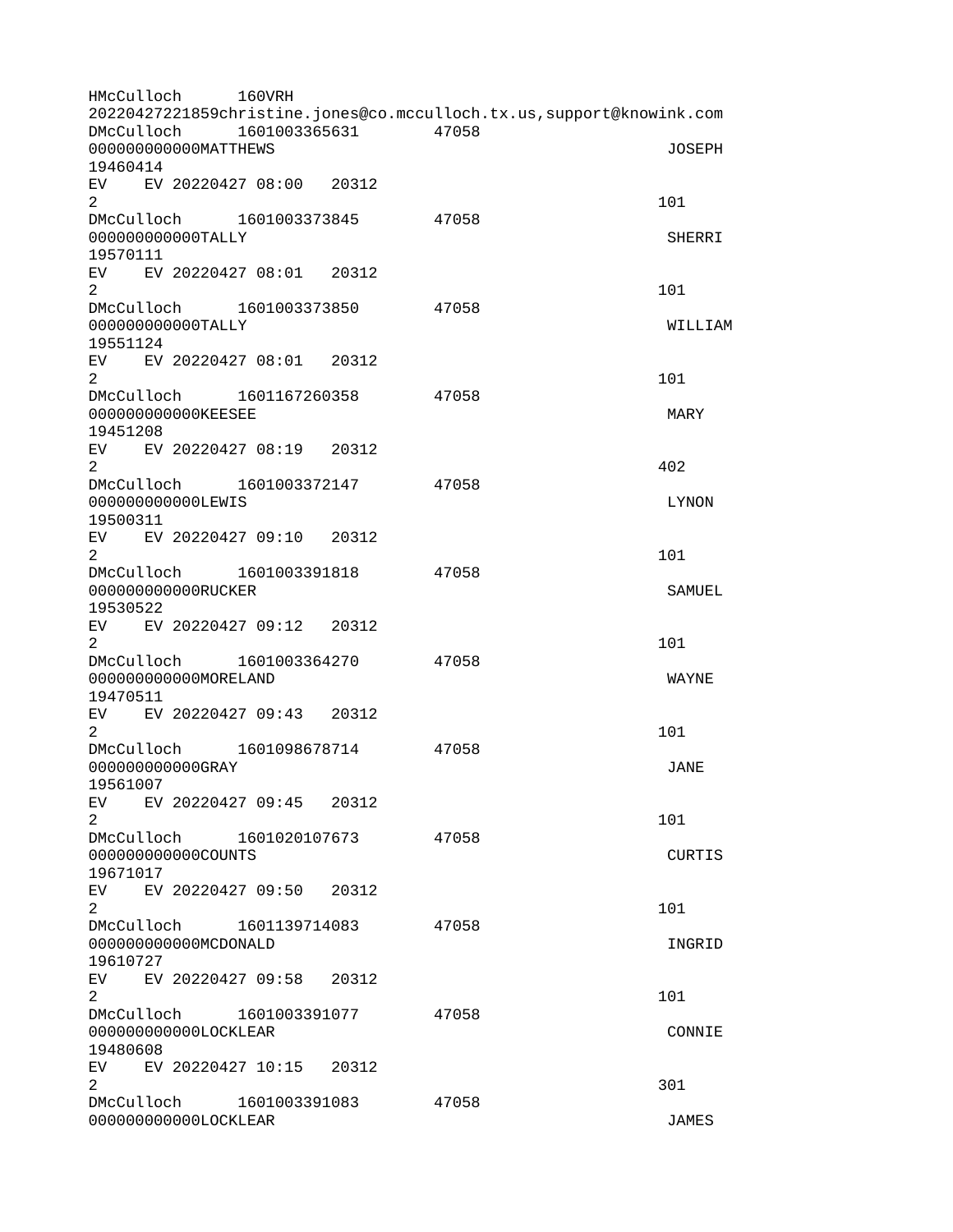19451125 EV EV 20220427 10:15 20312  $2\,$ DMcCulloch 1601093065688 47058 000000000000CHAVEZ OMAR 19550513 EV EV 20220427 10:26 20312  $2 \t 101$ DMcCulloch 1601188392922 47058 000000000000ROSS SAMANTHA 19580916 EV EV 20220427 11:38 20312  $2^{402}$ DMcCulloch 1601003375741 47058 000000000000MOORE DONALD 19421004 EV EV 20220427 11:40 20312  $2\,$ DMcCulloch 1601175050387 47058 000000000000MONKHOUSE MELISSA 19720228 EV EV 20220427 11:59 20312  $2 \t 101$ DMcCulloch 1602186801116 47058 0000000000000FREED TABITHA 19701215 EV EV 20220427 12:00 20312  $2\,$ DMcCulloch 1601006734785 47058 000000000000HARRIS SUSAN 19481118 EV EV 20220427 12:54 20312  $2^{402}$ DMcCulloch 1601006734792 47058 000000000000HARRIS JACK 19400920 EV EV 20220427 12:55 20312  $2^{402}$ DMcCulloch 1601019057057 47058 000000000000JENSEN PAUL 19460810 EV EV 20220427 13:39 20312  $2 \t 101$ DMcCulloch 1601117977934 47058 0000000000000HOLMAN CAROL 19610308 EV EV 20220427 13:43 20312  $2^{403}$ DMcCulloch 1601118002762 47058 00000000000000HOLMAN CARL 3000000000HOLMAN 19560606 EV EV 20220427 13:45 20312  $2^{403}$ DMcCulloch 1601003412350 47058 000000000000DEARMON SANDRA 19561217 EV EV 20220427 13:46 20312  $2 \times 102$ DMcCulloch 1602156693276 47058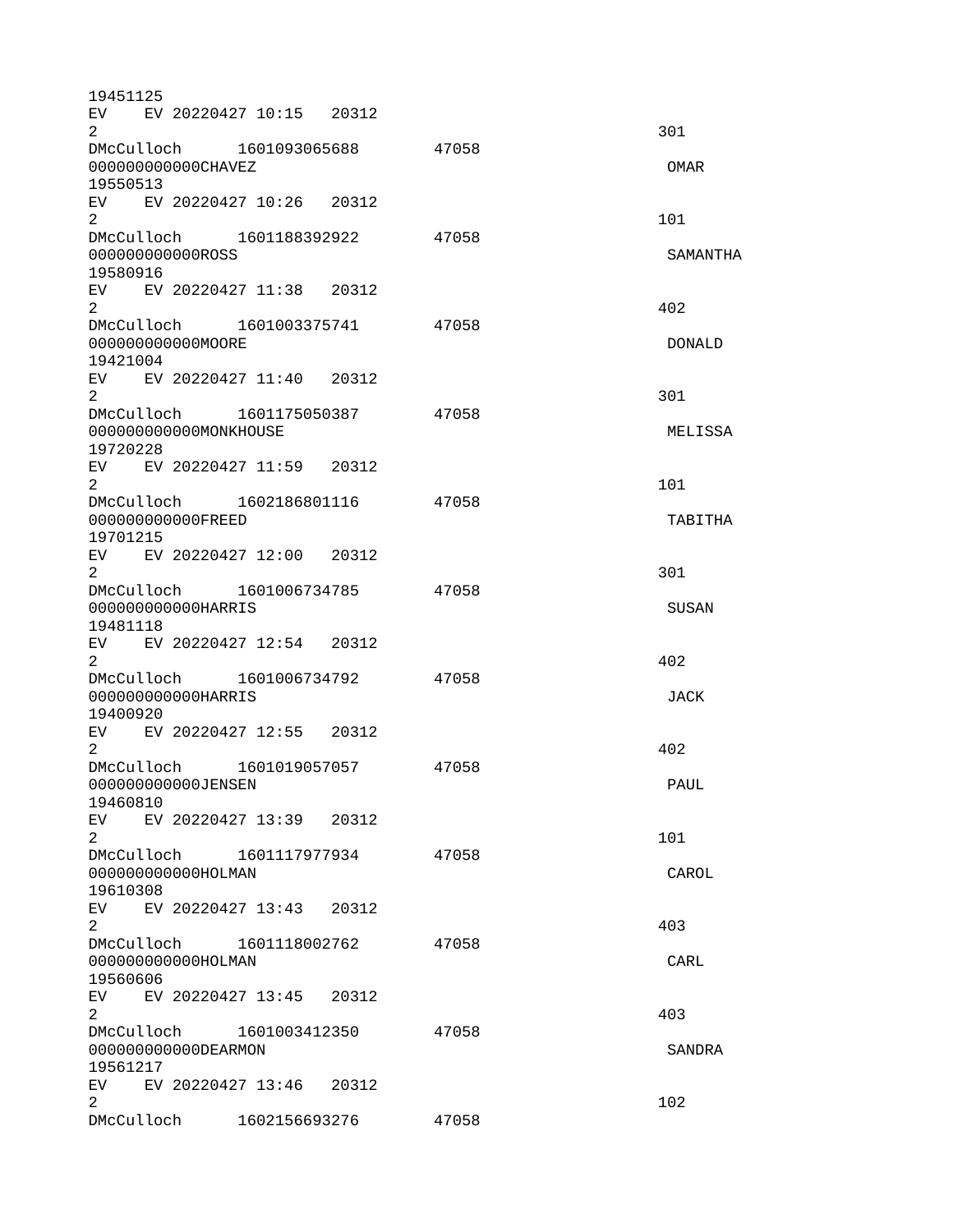| 19580424                    | 000000000000RAMON    |                            |                                  |       | JOE             |
|-----------------------------|----------------------|----------------------------|----------------------------------|-------|-----------------|
| $\overline{2}$              |                      | EV EV 20220427 13:46 20312 |                                  |       | 102             |
| 19500704                    | 000000000000WALTERS  |                            | DMcCulloch 1601127937577 47058   |       | WILLIAM         |
| $\overline{2}$              |                      | EV EV 20220427 13:55 20312 |                                  |       | 301             |
| 19540807                    | 000000000000WALTERS  |                            | DMcCulloch 1601127937565 47058   |       | <b>JUDY</b>     |
| $\overline{2}$              |                      | EV EV 20220427 13:56 20312 |                                  |       | 301             |
| 19421118                    | 00000000000CHASE     | DMcCulloch 1601026674557   |                                  | 47058 | <b>JONATHAN</b> |
| $\overline{2}$              |                      | EV EV 20220427 13:56 20312 |                                  |       | 101             |
| 19570127                    | 0000000000000DD      |                            | DMcCulloch 1601003374971 47058   |       | <b>TROY</b>     |
| $\overline{2}$              |                      | EV EV 20220427 14:26 20312 |                                  |       | 101             |
| 19320803                    | 000000000000JOHNSON  | DMcCulloch 1601003390888   |                                  | 47058 | FREDDY          |
| $\overline{2}$              |                      | EV EV 20220427 14:27 20312 |                                  |       | 301             |
| 19510430                    | 000000000000REINISCH |                            |                                  | 47058 | RONNIE          |
| 2 <sup>1</sup>              |                      | EV EV 20220427 15:19 20312 |                                  |       | 402             |
| 19680702                    | 000000000000CADDEL   |                            | DMcCulloch  1601144453057  47058 |       | ELIZABETH       |
| <b>EV</b><br>$\overline{2}$ |                      | EV 20220427 15:25 20312    |                                  |       | 201             |
| 19570421                    | 000000000000BAKER    | DMcCulloch 1601003394604   |                                  | 47058 | <b>TERESA</b>   |
| $2^{\circ}$                 |                      | EV EV 20220427 15:43 20312 |                                  |       | 401             |
| 19570204                    | 000000000000BAKER    |                            | DMcCulloch 1601003394586 47058   |       | DAVID           |
| EV<br>$\overline{2}$        |                      | EV 20220427 15:43 20312    |                                  |       | 401             |
| 19470228                    | 000000000000JAMES    | DMcCulloch 1601071248868   |                                  | 47058 | <b>BRUCE</b>    |
| 2 <sup>1</sup>              |                      | EV EV 20220427 15:44 20312 |                                  |       | 101             |
| 20030904                    | 00000000000DYE       |                            | DMcCulloch 1602186957841 47058   |       | <b>JOSHUA</b>   |
| EV<br>$\overline{2}$        |                      | EV 20220427 15:57 20312    |                                  |       | 101             |